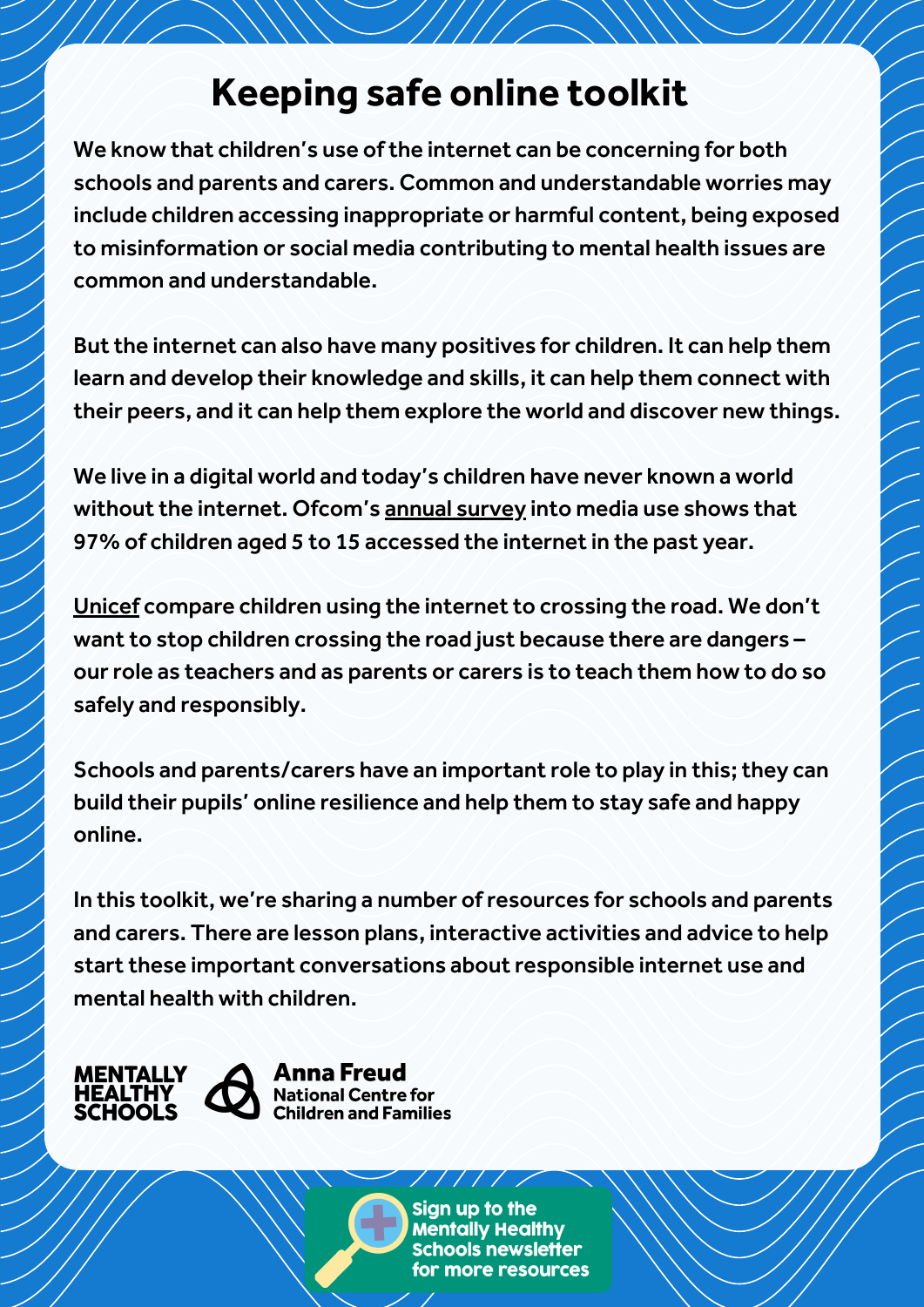## **Resources for pupils**

#### **Responsible use of mobile phones – YoungMinds & Beano**

This lesson teaches children aged 7 to 11 about using mobile phones responsibly, and gets them thinking about the differences between communicating on and offline.





Ø

#### **Staying safe online resources – UK SaferInternet Centre**

Short films, e-books and websites teaching children aged 3 to 11 about how to stay safe online.

#### Go to [resource](https://www.mentallyhealthyschools.org.uk/resources/staying-safe-online/)

#### **Trust Me primary pack - Childnet**

A resource pack to help teachers educate children around inaccurate and pervasive information that they might come across online.

Go to [resource](https://www.mentallyhealthyschools.org.uk/resources/childnet-trust-me-primary-pack/)

#### **Mental health and the internet – Welsh Government**

 $\overline{G}$ 

This short 'playlist' style resource talks children through online safety and how to look after themselves online. It also touches on how the internet and social media can affect our self-esteem.

Go to [resource](https://mentallyhealthyschools.org.uk/resources/mental-health-and-the-internet/)

### **Resources for parents & carers**

 $\bullet$ 

#### **Online safety at home: activities for 5-7 year olds – ThinkUKnow**

A series of simple 15 minute activities that parents and carers can use with children to encourage awareness about various digital safety issues.

Go to [resource](https://www.mentallyhealthyschools.org.uk/resources/online-safety-at-home-activities-for-5-7-year-olds/)